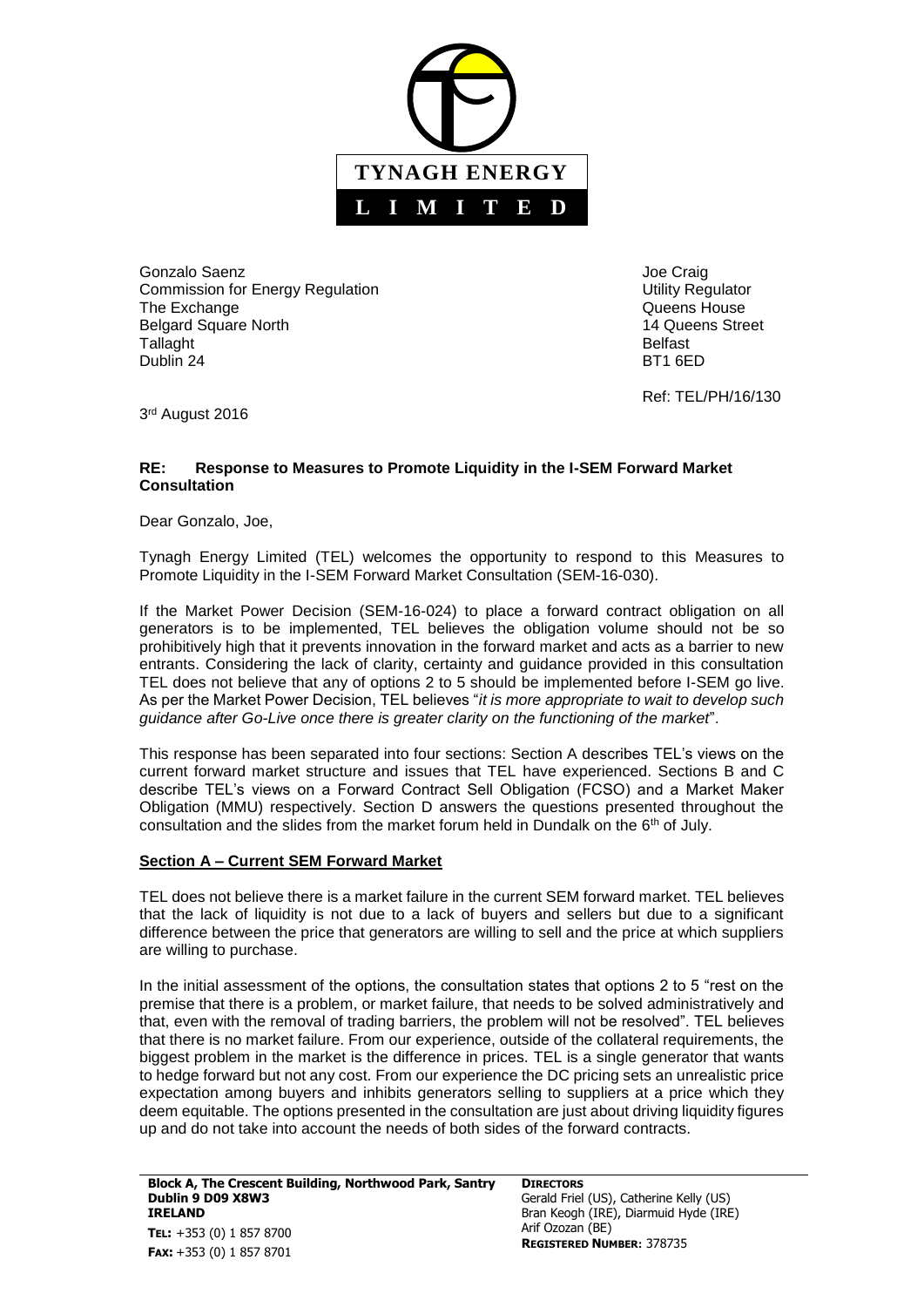

## **Section B – Forward Contract Sell Obligation**

TEL does not agree with the potential introduction of a FCSO for a number of reasons. Firstly, the FCSO stifles innovation in the forwards market as participants will be required to sell all/the majority of their forward position through the FCSO.

Secondly, the proposed methodology provides the generators with no control over the price at which they have to sell the FCSO. Our generation costs are higher than other generators and forcing TEL to sell a FCSO potentially below the cost of generation is an unfair regulatory procedure. This also contravenes section 9.4 in the Electricity act which states "….The Minister and the Commission shall have regard to need: (a) to promote competition in the generation and supply of electricity in accordance with this act;… (c) to secure that license holders are capable of financing the undertaking of the activities which they are licensed to undertake…".

Thirdly, the proposed FCSO to force generators to sell FCSO at a price that they have no control over will not encourage new entrants into the market. The introduction of a FCSO reduces generators options and flexibility regarding forward trading. This will be be a disincentive to new generation.

### **Section C – Market Maker Obligation**

TEL disagrees with the MMO concept and would strongly recommend an impact analysis of the removal of the vertical integration on the I-SEM Day-ahead, Intra-day and Balancing markets. TEL does not believe that a decision on the removal of the successful market power mitigation measure (ring fencing) can be made in isolation without considering the impact across all timeframes in the market.

# **Section D – Questions**

*1. Does the Consultation Paper correctly set out the nature of the problem to be solved? Is it correct that the lack of liquidity characteristic of the SEM will not be satisfactorily rectified through incentives inherent in the I-SEM design?*

TEL does not agree with the analysis performed suggesting a lack of liquidity. The absence of bilateral contracts in the liquidity analysis is a fundamental oversight. This leads to a conclusion showing a particularly poor level of liquidity. Furthermore, there is a severe lack of quantitative analysis on the extra liquidity provided through additional hedging sources (i.e. PSO contracts ending).

*2. Does the scope of the Consultation Paper set out the full range of potential liquidity promotion measures that should be considered for implementation? If other regulatory interventions are considered appropriate please set out the nature, rationale and parameters of such intervention.* 

TEL thinks the consultation paper fails to accurately identify if there was a lack of liquidity in the SEM. If such an issue existed the consultation paper should have identified the scale of the liquidity problem and included a section that identified the reasons for a lack of liquidity. The scope of the consultation paper appears to be more focused on proposing measures that other markets implement rather than identifying and addressing the liquidity issues relevant to the I-SEM. This can be seen in the measures proposed. The FCSO appears to target generators as the reason for a lack of liquidity whereas the MMO appears to be targeting the vertically integrated companies.

Considering the impact each of these proposed measures can have on participants in the forward market and also market power in the energy markets (Day-ahead, Intra-day and Balancing), a targeted approach is critical. TEL thinks the scope of the consultation should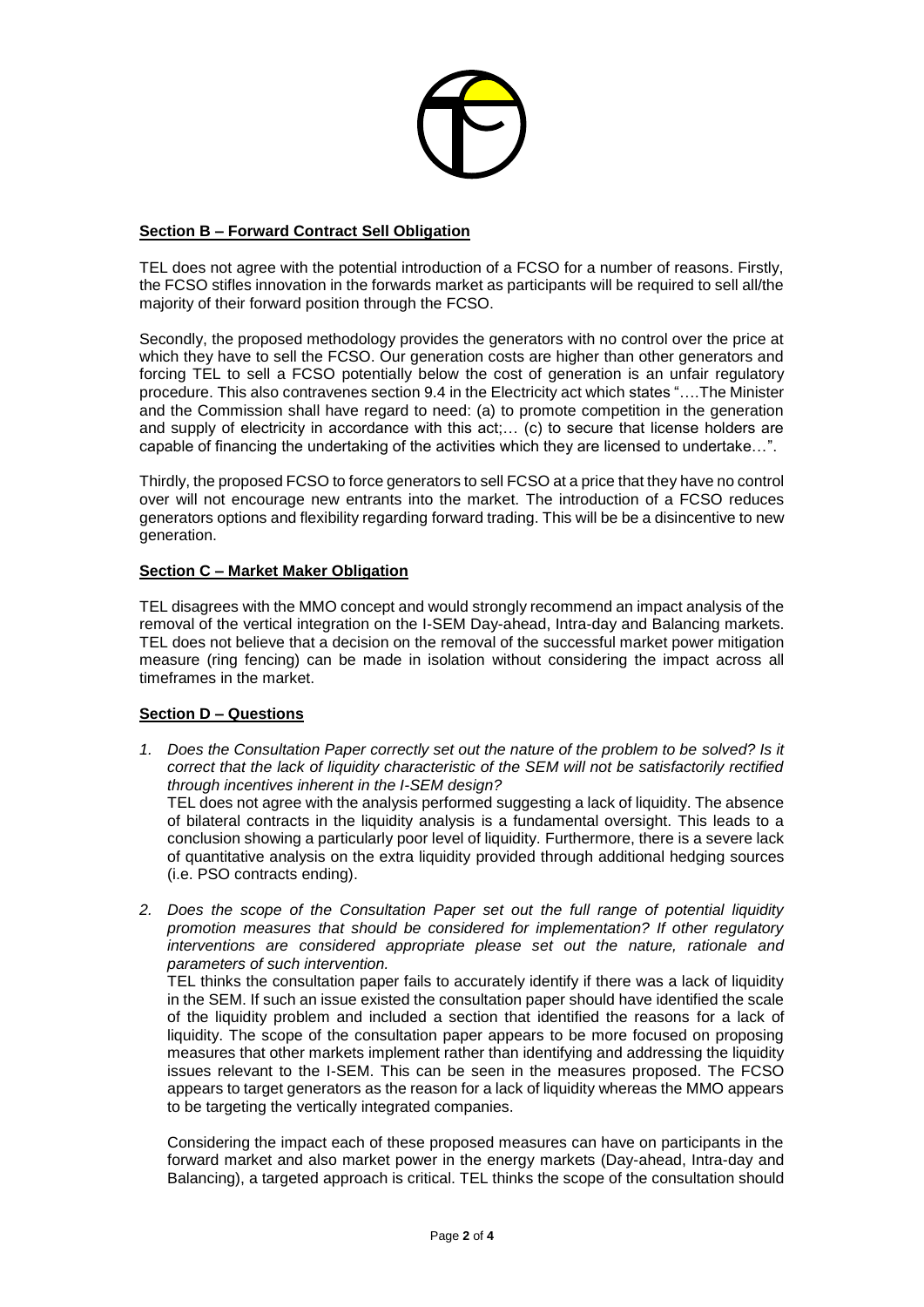

have included a section that addressed the reasons for reduced liquidity and proposed targeted solutions. Section 6 attempts to propose potential solutions through the central services. However, it does not address which participants (generators or suppliers) are reducing the liquidity in the SEM.

One of the questions identified in the scope relates to the success of market power measures in addressing the shortfall in liquidity. TEL does not think the success of measures to prevent market power should be determined by the amount of liquidity they produce. This document appears to confuse both of these issues. Furthermore, the consultation does not identify ring fencing as a cause for a lack of liquidity. This measure was introduced to prevent market power and has been deemed successful, it shouldn't be removed to increase liquidity in the forward market. The barriers to liquidity should be addressed while accommodating the successful measures to prevent market power.

*3. Respondents are asked to provide their views on the rationale, parameters and potential effectiveness of each of the regulatory interventions described and explained in the Consultation Paper.*

The proposed FCSO regulatory intervention removes all flexibility available to market participants in the current forward market. Requiring generators to provide approximately 70% of their forecasted MSQ on an auction as a price taker limits the ability of the generators to offer non-standard products to the market.

The lack of analysis on the introduction of market power issues in the energy markets due to the MMO proposal make it impossible to comment on the effectiveness of the MMO regulatory intervention. As discussed in Section C, TEL do not believe that a decision on the removal of the successful market power mitigation measure (ring fencing) can be made in isolation of the forward market only.

*4. What are the important issues to be considered in each of the options? In what way might the options be made more effective? Please set out your views on the rationale for, and value of the parameters employed to determine, the quantity of the obligation in each option.*

Please see above.

*5. What is the preferred option and why do you consider it preferable?* TEL believes that the consultation has not addressed the right questions and as a result has not provided adequate solutions.

TEL believes that Option 1 is the only viable option from the list provided in the consultation paper. It is from our experience in the SEM forward market that TEL believes there is no market failure in the forward market. The problem with the current market is not just that there is not enough buyers or sellers, but that generation is selling at a higher price than supply is willing to buy. There is a logical reason for this, baseload plant is already committed either through self-supply or through a power purchase agreement.

The removal of trading barriers should greatly increase the liquidity in the forwards market as in our experience this is a significant roadblock to selling forward.

*6. What parameters of the regulatory intervention option should be determined by the Regulatory Authorities and which should be left to market participants to determine?* TEL does not believe that the introduction of further regulatory intervention is required to increase liquidity in the forward market. The first action should be to remove barriers to the increase of liquidity such as the potential central services solution identified in section 6.2.